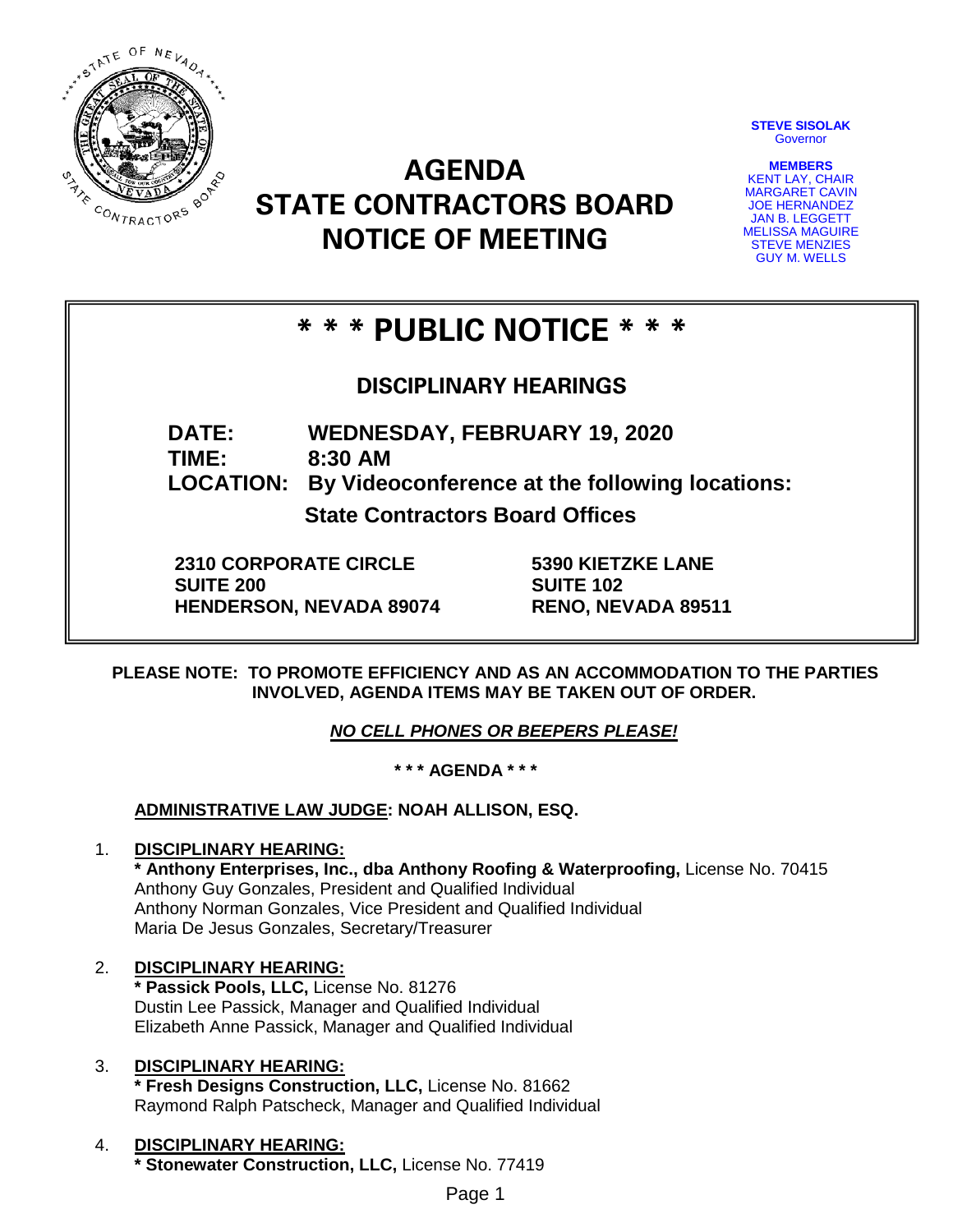Donald Curtis Morgan, Managing Member and Qualified Individual

5. **DISCIPLINARY HEARING:**

**\* Distinct Fortune, LLC, dba National General Contractors,** License No. 79730

**\* Distinct Fortune, LLC, dba National Millwork & Showcase,** License No. 81285

**\* Distinct Fortune, LLC, dba National Drywall & Paint,** License No. 81286

- 6. **DISCIPLINARY HEARING:** (Continued from May 15, 2019, July 17, 2019, December 18, 2019) **\* Renovations of Las Vegas, Inc.,** License No. 72107 John David Compagno, President and Qualified Individual
- 7. **DISCIPLINARY HEARING:** (Continued from December 12, 2019) **\* T & L Stone, LLC,** License Nos. 81734, 81735, 81736 Sandy Tran, Managing Member Tommy Li, Manager Member and Qualified Individual
- 8. **DISCIPLINARY HEARING:** (Continued from December 12, 2019) **\* Spike Construction, Inc.,** License Nos. 59148, 62942 Albino Bracamontes Romero, President and Qualified Individual
- 9. **DISCIPLINARY HEARING - DEFAULTS: a. \* Legend Construction & Development, Inc.,** License No. 81750 Craig Alan Clucas, President and Qualified Individual

**b. \* Big Dog Custom Works, LLC,** License No. 77634 Willem Christoffer Venter, Manager and Qualified Individual

**\*Denotes items on which action may occur.**

### **NOTICES POSTED AT THE FOLLOWING LOCATIONS**

NEVADA STATE CONTRACTORS BOARD – RENO NEVADA STATE CONTRACTORS BOARD – HENDERSON NEVADA STATE CONTRACTORS BOARD INTERNET - WEBSITE

> PASEO VERDE LIBRARY SAWYER STATE BUILDING CLARK COUNTY LIBRARY RENO CITY HALL WASHOE COUNTY COURT HOUSE SOUTH VALLEYS LIBRARY

#### **PLEASE NOTE:**

- 1) Persons/facilities desiring copies of the board's agenda must submit their request in writing every six months.
- 2) With regard to any board meeting, it is possible that an amended notice will be published adding new items to the original agenda. Amended notices will be posted in accordance with the Open